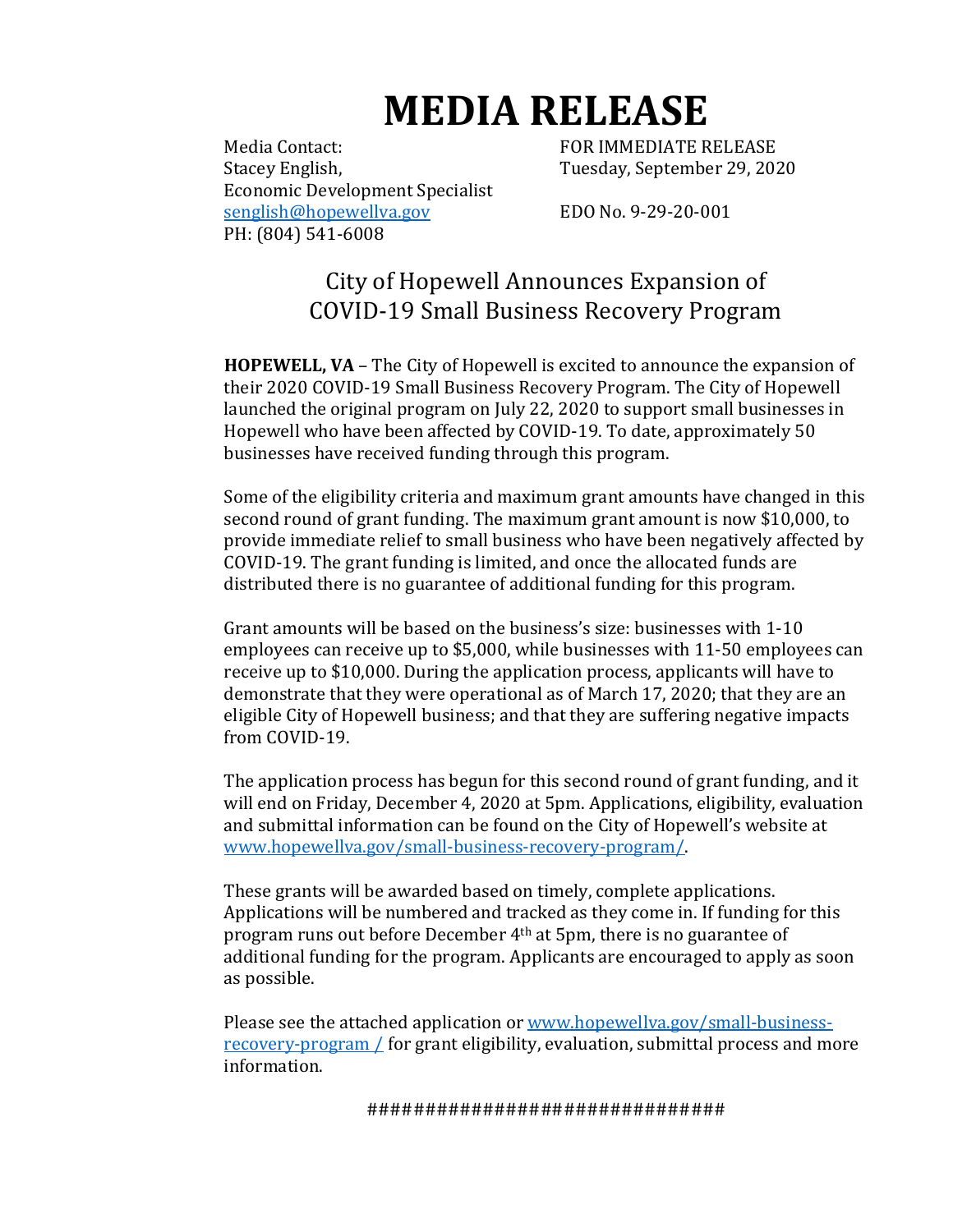

## **City of Hopewell COVID-19 Small Business Recovery Program - Second Round**

#### **Grant Program:**

The City of Hopewell is launching the "City of Hopewell COVID-19 Small Business Recovery Program" to support Hopewell small businesses who have been affected by COVID-19. Grant funds are limited. Once the allocated funds are distributed, there is no guarantee of additional funding from City Council for this program. The maximum grant amount is \$10,000, to provide immediate relief to small businesses who have lost income due to COVID-19 and to prepare for reopening under the CDC and State of Virginia guidelines.

During the application process, applicants will have to demonstrate that they were operational as of March 17, 2020, that they are an eligible City of Hopewell business, and that they are suffering negative impacts from COVID-19.

The application process starts on Friday, September 25, 2020 and ends Friday, December 4, 2020 at 5pm. Grants will be awarded based on timely, complete applications. Applications will be numbered and tracked as they come in. If funding for this program runs out before December 4th at 5pm, there is no guarantee of additional funding for the program.

#### **Grant Eligibility (All businesses must meet these criteria to be eligible for a grant):**

- Businesses must possess a valid City of Hopewell business license.
- All Hopewell small businesses with 50 employees or less (national chain and/or nationally franchised locations are not eligible).
- Businesses must have been established and operational in Hopewell on or before March 17, 2020.
- Business must be in good standing with city taxes and city sewer and refuge payments, or on an active payment plan.
- Must be a for-profit business.
- Not a publicly traded company.
- Business must have a physical presence within the City of Hopewell.

#### **Grant Evaluation:**

- Grants will be awarded to the majority business owner only.
- Grants will be awarded based on timely, complete applications. Applications will be numbered and tracked as they come in.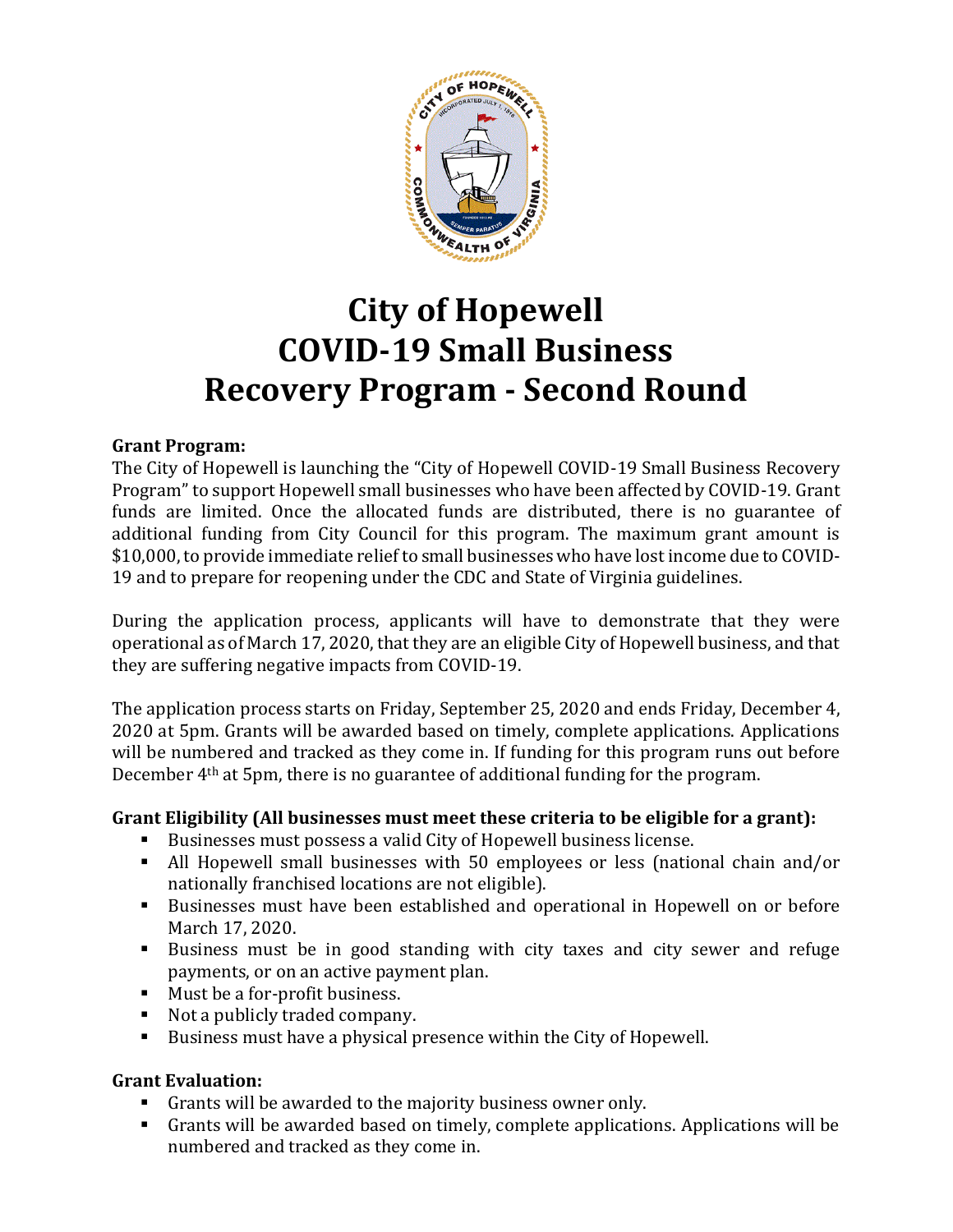- Total grant funds available for each award will not exceed \$10,000.
- Grant amounts vary by size of business, based on number of employees (documented by payroll statements and federal employment records):
	- $\triangleright$  Businesses with 1-10 employees: up to \$5,000
	- $\triangleright$  Businesses with 11-50 employees: up to \$10,000
- *Businesses who have already applied for and been approved for the first round of funding need not apply again. The city of Hopewell will automatically process a check for the difference of grant funding and send to the business. For example, a business who initially received a grant payment for \$1,500 will receive another check for \$3,500 to equal the new \$5,000 amount. Businesses will be notified by October 2, 2020 regarding their additional grant funding.*
- Funds must be used for operational capital to assist the business in sustaining operations such as payroll, utilities, inventory, rent, and business mortgage.
- Grant recipients will be determined eligible by the City Manager's Office, the Treasurer's office and the Commissioner of the Revenue's office. Grants will be issued by the City of Hopewell.
- Grant funds will be made payable to the business name as listed on IRS Form W-9.
- All applications and materials submitted will be public records and subject to the Freedom of Information Act (FOIA). Documents identified as propriety (i.e. tax returns, social security numbers, financial documents, etc.) are exempt under FOIA.
- Application for the grant constitutes an unconditional agreement to and acceptance of the Terms and Conditions. The Applicant is responsible for ensuring his or her familiarity with the Terms and Conditions.
- By submitting an application, the Applicant certifies that it is not under any agreement or restriction that prohibits or restricts its ability to disclose or submit the materials included in the application or otherwise to apply for a grant.
- Applicants acknowledge and agree that the Applicant's business name can used by the City in the promotion of the grant program and may be displayed publicly showcasing selected businesses.

### **Grant Submittal:**

- Please fill out the online form completely, OR
- Please email grant applications to Stacey English, at [senglish@hopewellva.gov](mailto:senglish@hopewellva.gov) AND Debbie Pershing, at [dpershing@hopewellva.gov,](mailto:dpershing@hopewellva.gov) OR
- Grant applications can also be dropped off at City Hall. Please call (804) 541-2243 **BEFORE ARRIVING** and ask for Stacey English or Debbie Pershing to arrange dropoff.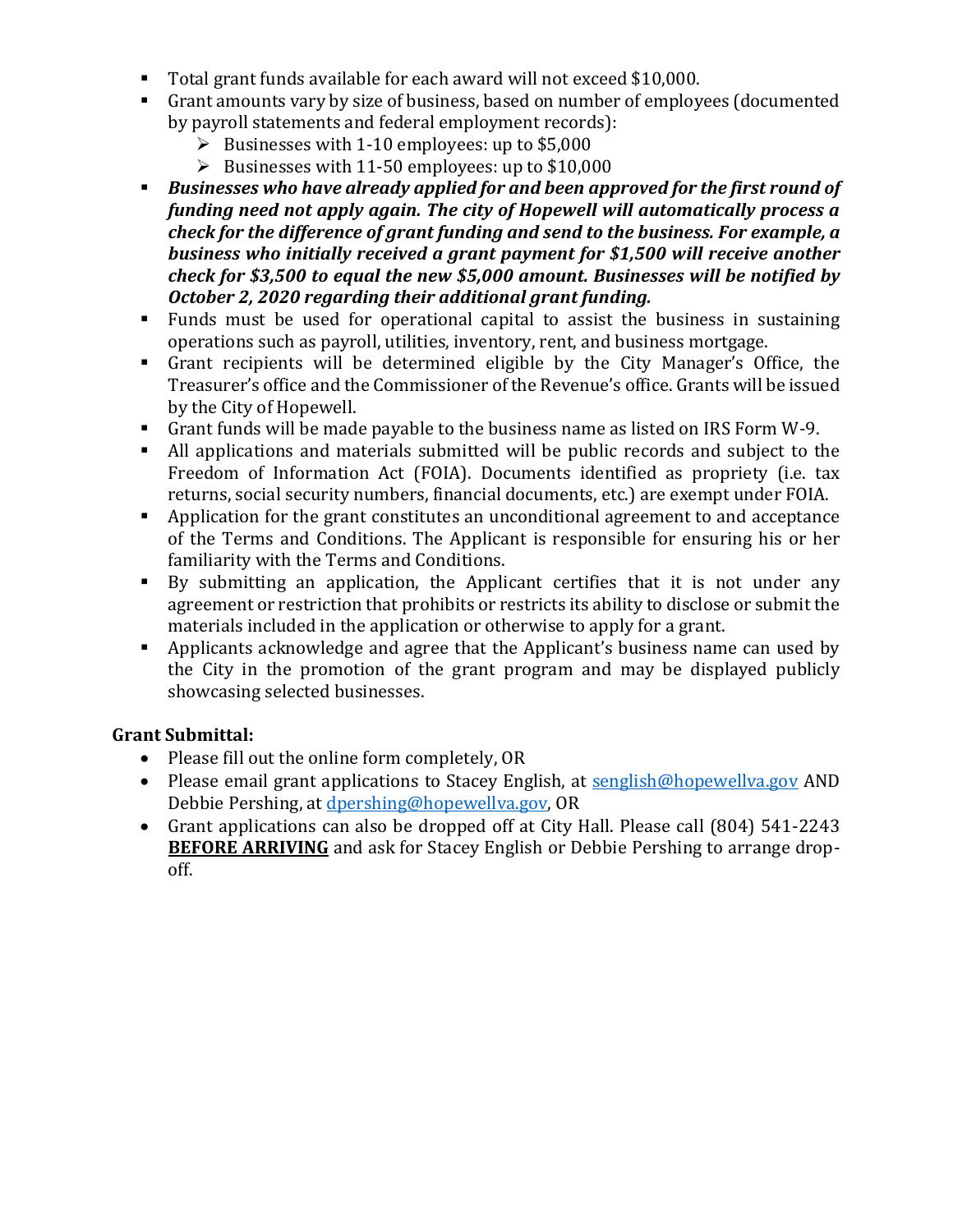#### **Grant Application:**

Application Checklist (Please include the following documentation):

- Copy of the payroll statement nearest March 17, 2020.
- Copy of most recent payroll statement.
- For businesses with 2 or fewer employees, businesses can submit 1 of the following documents in lieu of payroll statements:
	- IRS "Schedule C" documentation
	- $\bullet$  IRS Form 1099
	- IRS Form 941 Employer's Quarterly Federal Tax Return
- **Copy of Hopewell Business License.**
- Copy of the business's IRS Form W-9.

#### Business Information

| Legal Business Name as listed on IRS Form W-9: |  |
|------------------------------------------------|--|
|                                                |  |

DBA: \_\_\_\_\_\_\_\_\_\_\_\_\_\_\_\_\_\_\_\_\_\_\_\_\_\_\_\_\_\_\_\_\_\_\_\_\_\_\_\_\_\_\_\_\_\_\_\_\_\_\_\_\_\_\_\_\_\_\_\_\_\_\_\_\_\_\_\_\_\_\_\_\_\_\_\_\_\_\_\_\_\_\_\_\_\_\_\_\_\_\_\_\_\_\_\_\_\_ Business Address: \_\_\_\_\_\_\_\_\_\_\_\_\_\_\_\_\_\_\_\_\_\_\_\_\_\_\_\_\_\_\_\_\_\_\_\_\_\_\_\_\_\_\_\_\_\_\_\_\_\_\_\_\_\_\_\_\_\_\_\_\_\_\_\_\_\_\_\_\_\_\_\_\_\_\_\_\_\_\_\_\_\_\_\_\_\_\_\_\_\_\_\_\_\_\_\_\_\_\_\_\_\_\_\_\_ Business Phone: \_\_\_\_\_\_\_\_\_\_\_\_\_\_\_\_\_\_\_\_\_\_\_\_\_\_\_\_\_\_\_\_\_\_\_\_\_\_\_\_\_\_\_\_\_\_\_\_\_\_\_\_\_\_\_\_\_\_\_\_\_\_\_\_\_\_\_\_\_\_\_\_\_\_\_\_\_\_\_\_\_\_\_\_\_ Years of Operation in Hopewell: \_\_\_\_\_\_\_\_\_\_\_\_\_\_\_\_\_\_\_\_\_\_\_\_\_\_\_\_\_\_\_\_\_\_\_\_\_\_\_\_\_\_\_\_\_\_\_\_\_\_\_\_\_\_\_\_\_\_\_\_\_\_\_\_\_\_\_\_ Business Email: \_\_\_\_\_\_\_\_\_\_\_\_\_\_\_\_\_\_\_\_\_\_\_\_\_\_\_\_\_\_\_\_\_\_\_\_\_\_\_\_\_\_\_\_\_\_\_\_\_\_\_\_\_\_\_\_\_\_\_\_\_\_\_\_\_\_\_\_\_\_\_\_\_\_\_\_\_\_\_\_\_\_\_\_\_\_ Website: Federal Tax ID# (EIN): \_\_\_\_\_\_\_\_\_\_\_\_\_\_\_\_\_\_\_\_\_\_\_\_\_\_\_\_\_\_\_\_\_\_\_\_\_\_\_\_\_\_\_\_\_\_\_\_\_\_\_\_\_\_\_\_\_\_\_\_\_\_\_\_\_\_\_\_\_\_\_\_\_\_\_\_\_\_ Description of Business: \_\_\_\_\_\_\_\_\_\_\_\_\_\_\_\_\_\_\_\_\_\_\_\_\_\_\_\_\_\_\_\_\_\_\_\_\_\_\_\_\_\_\_\_\_\_\_\_\_\_\_\_\_\_\_\_\_\_\_\_\_\_\_\_\_\_\_\_\_\_\_\_\_\_\_\_\_\_\_\_\_\_\_\_\_\_\_\_\_\_\_\_\_\_\_\_\_\_\_\_\_\_\_\_\_

Ownership Information: Complete this section for the majority business owner.

| Home Phone: Now You are also a series of the phone of the series of the series of the series of the series of the series of the series of the series of the series of the series of the series of the series of the series of |  |  |
|-------------------------------------------------------------------------------------------------------------------------------------------------------------------------------------------------------------------------------|--|--|
|                                                                                                                                                                                                                               |  |  |
| Email Address:                                                                                                                                                                                                                |  |  |

Application Questionnaire: Program eligibility is limited to those businesses that meet the following qualifications:

- 1. Has the business established & operational in Hopewell since March 17, 2020?
- 2. Total number of employees prior to March 17, 2020: \_\_\_\_\_\_\_\_\_\_\_\_\_\_\_\_\_\_\_\_\_\_\_\_\_\_\_
- 3. Total number of employees currently: \_\_\_\_\_\_\_\_\_\_\_\_\_\_\_\_\_\_\_\_\_\_\_\_\_\_\_\_\_\_\_\_\_\_\_\_\_\_\_\_\_\_\_\_\_\_\_\_\_\_\_\_\_
- 4. Total number of employees you plan to keep moving forward: \_\_\_\_\_\_\_\_\_\_\_\_\_\_\_\_\_\_
- 5. Total number of employees either laid-off or furloughed as a result of COVID-19:

\_\_\_\_\_\_\_\_\_\_\_\_\_\_\_\_\_\_\_\_\_\_\_\_\_\_\_\_\_\_\_\_\_\_\_\_\_\_\_\_\_\_\_\_\_\_\_\_\_\_\_\_\_\_\_\_\_\_\_\_\_\_\_\_\_\_\_\_\_\_\_\_\_\_\_\_\_\_\_\_\_\_\_\_\_\_\_\_\_\_\_\_\_\_\_\_\_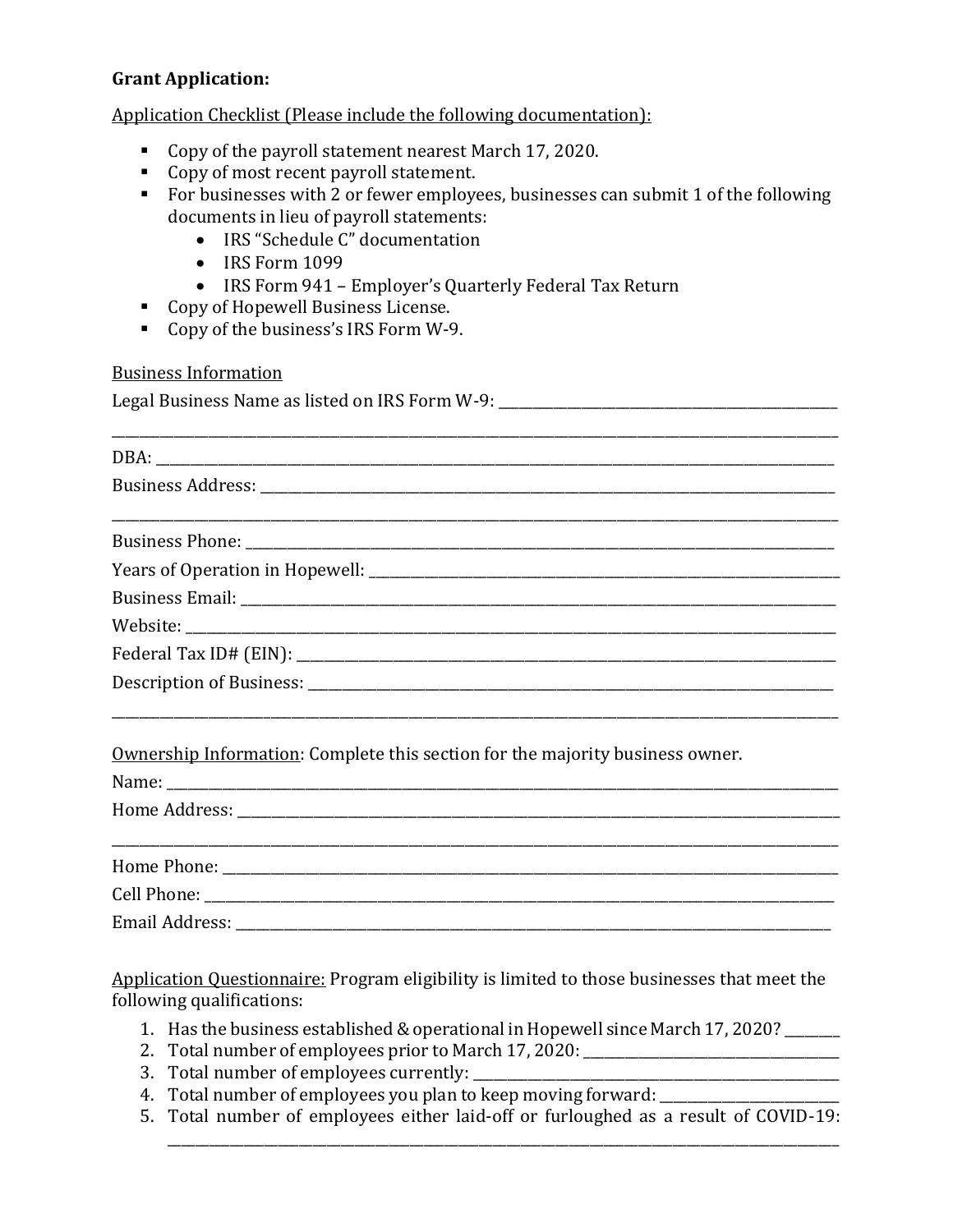Statement Narrative: Please attach your answers to these questions if you need more space.

 Identify how you plan to continue employment of all or certain employees and the type of positions being retained in comparison to pre COVID-19 disruption. \_\_\_\_\_\_\_\_\_\_\_\_\_\_\_\_\_\_\_\_\_\_\_\_\_\_\_\_\_\_\_\_\_\_\_\_\_\_\_\_\_\_\_\_\_\_\_\_\_\_\_\_\_\_\_\_\_\_\_\_\_\_\_\_\_\_\_\_\_\_\_\_\_\_\_\_\_\_\_\_\_\_\_\_\_\_\_\_\_\_\_\_\_\_\_\_\_

\_\_\_\_\_\_\_\_\_\_\_\_\_\_\_\_\_\_\_\_\_\_\_\_\_\_\_\_\_\_\_\_\_\_\_\_\_\_\_\_\_\_\_\_\_\_\_\_\_\_\_\_\_\_\_\_\_\_\_\_\_\_\_\_\_\_\_\_\_\_\_\_\_\_\_\_\_\_\_\_\_\_\_\_\_\_\_\_\_\_\_\_\_\_\_\_\_

\_\_\_\_\_\_\_\_\_\_\_\_\_\_\_\_\_\_\_\_\_\_\_\_\_\_\_\_\_\_\_\_\_\_\_\_\_\_\_\_\_\_\_\_\_\_\_\_\_\_\_\_\_\_\_\_\_\_\_\_\_\_\_\_\_\_\_\_\_\_\_\_\_\_\_\_\_\_\_\_\_\_\_\_\_\_\_\_\_\_\_\_\_\_\_\_\_

\_\_\_\_\_\_\_\_\_\_\_\_\_\_\_\_\_\_\_\_\_\_\_\_\_\_\_\_\_\_\_\_\_\_\_\_\_\_\_\_\_\_\_\_\_\_\_\_\_\_\_\_\_\_\_\_\_\_\_\_\_\_\_\_\_\_\_\_\_\_\_\_\_\_\_\_\_\_\_\_\_\_\_\_\_\_\_\_\_\_\_\_\_\_\_\_\_

\_\_\_\_\_\_\_\_\_\_\_\_\_\_\_\_\_\_\_\_\_\_\_\_\_\_\_\_\_\_\_\_\_\_\_\_\_\_\_\_\_\_\_\_\_\_\_\_\_\_\_\_\_\_\_\_\_\_\_\_\_\_\_\_\_\_\_\_\_\_\_\_\_\_\_\_\_\_\_\_\_\_\_\_\_\_\_\_\_\_\_\_\_\_\_\_\_

\_\_\_\_\_\_\_\_\_\_\_\_\_\_\_\_\_\_\_\_\_\_\_\_\_\_\_\_\_\_\_\_\_\_\_\_\_\_\_\_\_\_\_\_\_\_\_\_\_\_\_\_\_\_\_\_\_\_\_\_\_\_\_\_\_\_\_\_\_\_\_\_\_\_\_\_\_\_\_\_\_\_\_\_\_\_\_\_\_\_\_\_\_\_\_\_\_ \_\_\_\_\_\_\_\_\_\_\_\_\_\_\_\_\_\_\_\_\_\_\_\_\_\_\_\_\_\_\_\_\_\_\_\_\_\_\_\_\_\_\_\_\_\_\_\_\_\_\_\_\_\_\_\_\_\_\_\_\_\_\_\_\_\_\_\_\_\_\_\_\_\_\_\_\_\_\_\_\_\_\_\_\_\_\_\_\_\_\_\_\_\_\_\_\_

\_\_\_\_\_\_\_\_\_\_\_\_\_\_\_\_\_\_\_\_\_\_\_\_\_\_\_\_\_\_\_\_\_\_\_\_\_\_\_\_\_\_\_\_\_\_\_\_\_\_\_\_\_\_\_\_\_\_\_\_\_\_\_\_\_\_\_\_\_\_\_\_\_\_\_\_\_\_\_\_\_\_\_\_\_\_\_\_\_\_\_\_\_\_\_\_\_ \_\_\_\_\_\_\_\_\_\_\_\_\_\_\_\_\_\_\_\_\_\_\_\_\_\_\_\_\_\_\_\_\_\_\_\_\_\_\_\_\_\_\_\_\_\_\_\_\_\_\_\_\_\_\_\_\_\_\_\_\_\_\_\_\_\_\_\_\_\_\_\_\_\_\_\_\_\_\_\_\_\_\_\_\_\_\_\_\_\_\_\_\_\_\_\_\_ \_\_\_\_\_\_\_\_\_\_\_\_\_\_\_\_\_\_\_\_\_\_\_\_\_\_\_\_\_\_\_\_\_\_\_\_\_\_\_\_\_\_\_\_\_\_\_\_\_\_\_\_\_\_\_\_\_\_\_\_\_\_\_\_\_\_\_\_\_\_\_\_\_\_\_\_\_\_\_\_\_\_\_\_\_\_\_\_\_\_\_\_\_\_\_\_\_

\_\_\_\_\_\_\_\_\_\_\_\_\_\_\_\_\_\_\_\_\_\_\_\_\_\_\_\_\_\_\_\_\_\_\_\_\_\_\_\_\_\_\_\_\_\_\_\_\_\_\_\_\_\_\_\_\_\_\_\_\_\_\_\_\_\_\_\_\_\_\_\_\_\_\_\_\_\_\_\_\_\_\_\_\_\_\_\_\_\_\_\_\_\_\_\_\_

\_\_\_\_\_\_\_\_\_\_\_\_\_\_\_\_\_\_\_\_\_\_\_\_\_\_\_\_\_\_\_\_\_\_\_\_\_\_\_\_\_\_\_\_\_\_\_\_\_\_\_\_\_\_\_\_\_\_\_\_\_\_\_\_\_\_\_\_\_\_\_\_\_\_\_\_\_\_\_\_\_\_\_\_\_\_\_\_\_\_\_\_\_\_\_\_\_

\_\_\_\_\_\_\_\_\_\_\_\_\_\_\_\_\_\_\_\_\_\_\_\_\_\_\_\_\_\_\_\_\_\_\_\_\_\_\_\_\_\_\_\_\_\_\_\_\_\_\_\_\_\_\_\_\_\_\_\_\_\_\_\_\_\_\_\_\_\_\_\_\_\_\_\_\_\_\_\_\_\_\_\_\_\_\_\_\_\_\_\_\_\_\_\_\_

\_\_\_\_\_\_\_\_\_\_\_\_\_\_\_\_\_\_\_\_\_\_\_\_\_\_\_\_\_\_\_\_\_\_\_\_\_\_\_\_\_\_\_\_\_\_\_\_\_\_\_\_\_\_\_\_\_\_\_\_\_\_\_\_\_\_\_\_\_\_\_\_\_\_\_\_\_\_\_\_\_\_\_\_\_\_\_\_\_\_\_\_\_\_\_\_\_ Detail how you plan to use the grant funds to continue business operations

Application Understanding: Each applicant must initial the following statements to indicate that they understand and agree to the following conditions and certifications:

I certify and attest that I am the majority owner of this business.

\_\_\_\_\_\_\_\_\_\_\_\_\_\_\_\_\_\_\_\_\_\_\_\_\_\_\_\_\_\_\_\_\_\_\_\_

- I acknowledge that this completed and signed application is only an application for the City of Hopewell COVID-19 Small Business Recovery Program expressed herein.
- This application, even if favorably received does not constitute a commitment on the part of the City to extend grant funds.
- $\blacksquare$  I agree to notify the City immediately in writing if any of the information contained in this application materially changes in any respect.
- I agree to hold harmless and indemnify the City, and associated City employees against any claims, charges, suits, damages or other similar liability and to further waive any claims against the City, and associated City employees whether now existing or arising in the future regarding any damages, losses, liability, costs or expenses (including reasonable attorney fees) incurred and arising from this application.
- I understand that by submitting this application the City is under no obligation to approve and/or extend an assistance grant.
- I understand that a false certification or false statement on this application will subject the signatory and applicant to repayment of the grants funds and other penalties under the law.